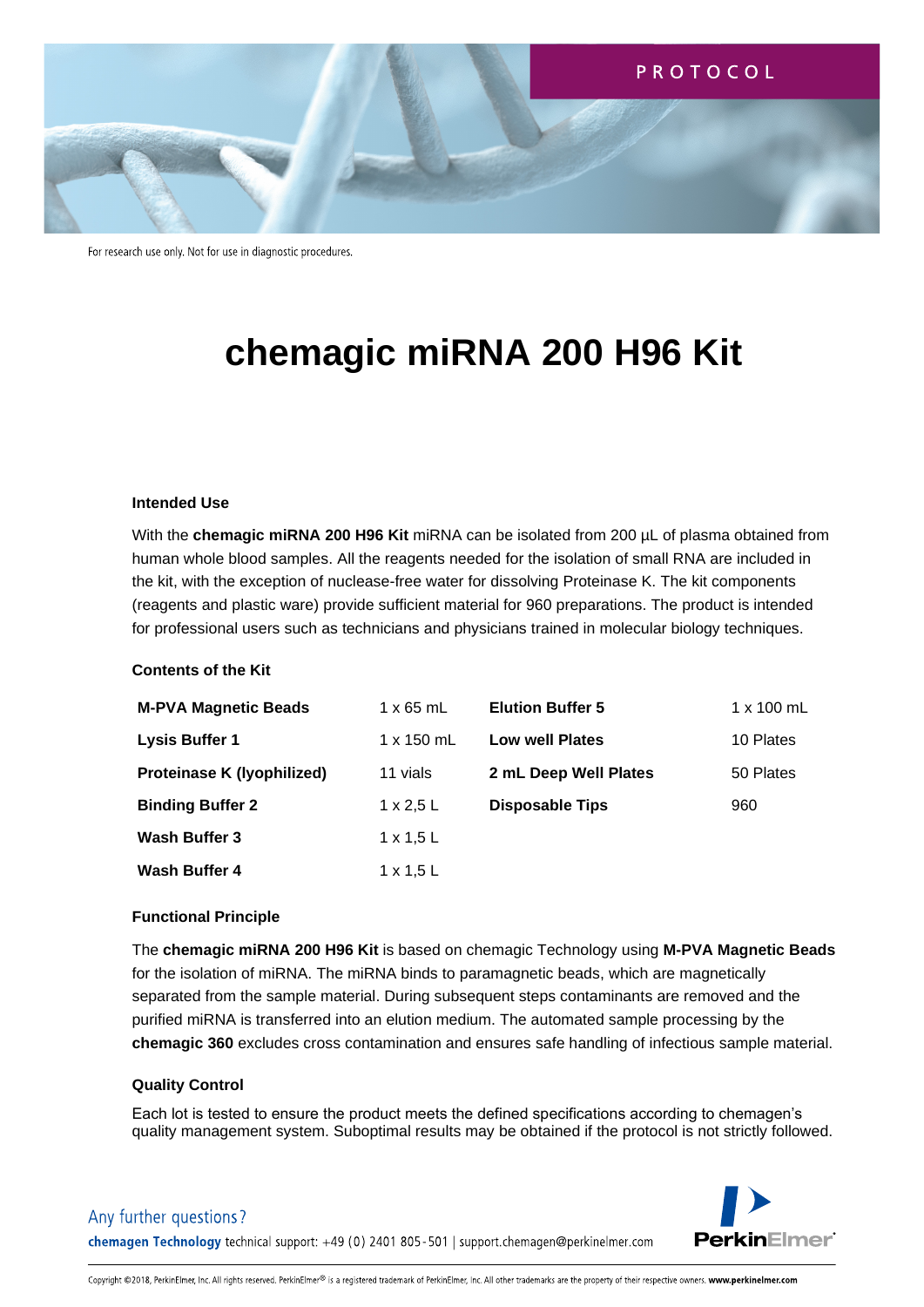

For research use only. Not for use in diagnostic procedures.

#### **Product Specifications**

The kit is designed for the use with human plasma samples. Fresh and frozen plasma can be used.

The isolation efficiency of miRNA with other sample materials has not been investigated.

All reagents required for the miRNA isolation are included in the kit except nuclease-free water.

The **Elution Buffer 5** included in this kit is 10 mM Tris-HCl pH 8,0 with 0,1 mM EDTA. 10 mM Tris-HCl pH 8,0 can also be used without any protocol adjustments. Water pH 8,0 may also be used, but the yield could be slightly decreased.

#### **Required Equipment**

• **chemagic 360** instrument (art. No. CMG-2024-0020) equipped with **chemagic 96 Rod Head Set** (art. No. CMG-370)

#### **Optional**

The addition of 5 µg glycogen (R0551, Thermo Fisher Scientific™, Waltham, MA, USA) to the lysates can be beneficial to increase miRNA yields and but is not mandatory.

#### **Stability and Storage**

The shelf life of the kit is 18 months. Expiry dates are noted on the kit label and on the labels of the individual kit components. All components of the unused kit can be stored at room temperature. Do not use the kit beyond the expiry date.

Once the kit has been opened, the "in use" stability of the kit is 3 months. All **Wash Buffers**, **Binding Buffer 2** and the **M-PVA Magnetic Beads** of the "in use" kits can be stored at room temperature.

**Lysis Buffer 1** must be stored in the dark. **Lysis Buffer 1** may form a precipitate upon storage. If necessary, warm up to 55 °C to dissolve.

**Binding Buffer 2**, **Wash Buffer 3** and **Wash Buffer 4** contain ethanol. Longer storage of the buffers without lids should be avoided. If ethanol evaporates, the optimal yield cannot be guaranteed.

The reconstituted **Proteinase K** is stable for 4 weeks at 4 °C. For long-term storage, we recommend to store the reconstituted **Proteinase K** in aliquots at -20 °C. Do not freeze the **Proteinase K** aliquots after thawing. Before use, equilibrate **Proteinase K** to room temperature.



Any further questions? chemagen Technology technical support: +49 (0) 2401 805-501 | support.chemagen@perkinelmer.com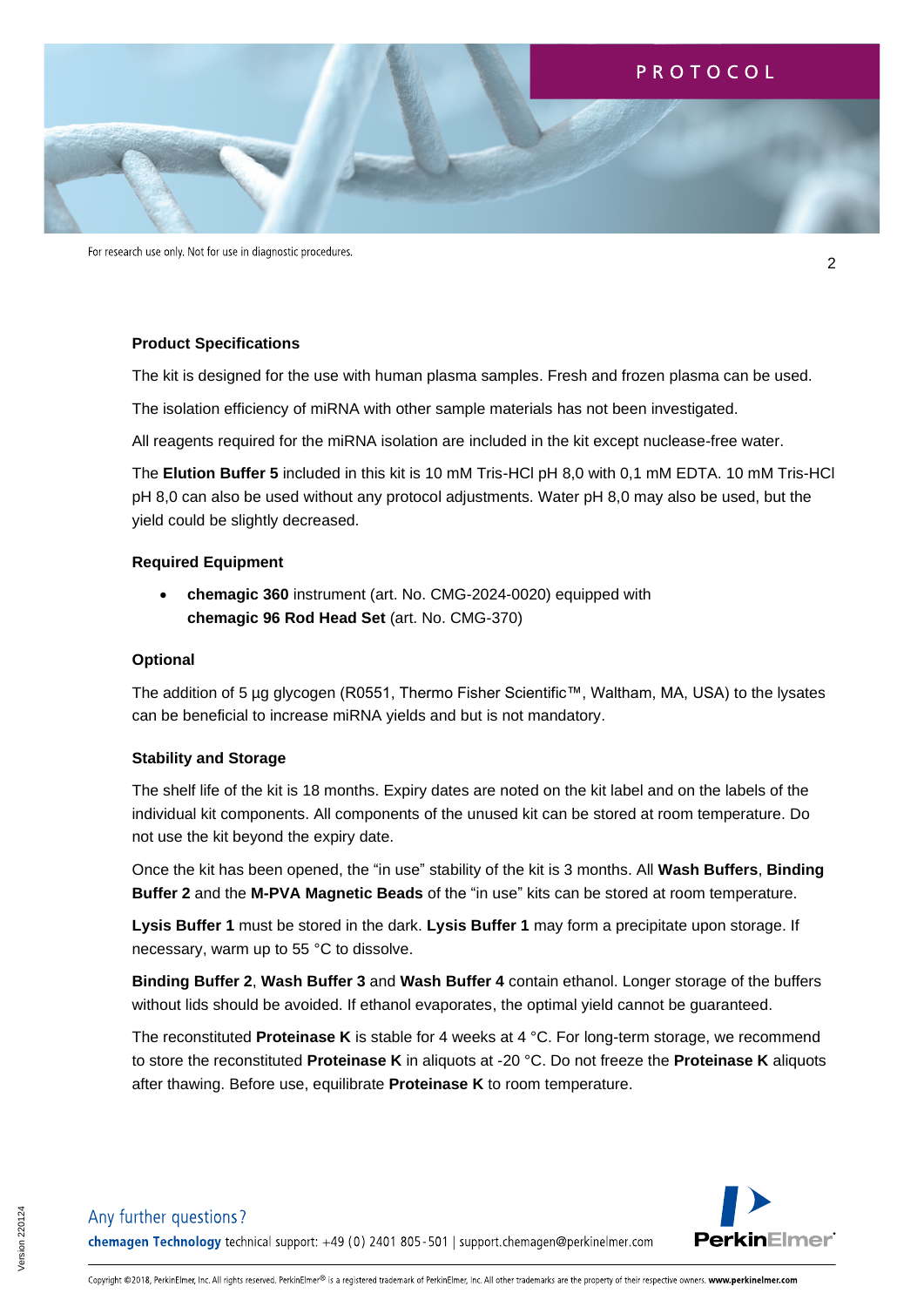

3

# **Purification Protocol for 200 µL of Plasma Using the chemagic 360**

### **Protocol name: chemagic miRNA 200 H96 drying prefilling VD210726.che**

#### **Positioning Tips and Plates on the Tracking System**

*Can be done manually or by an integrated robotic system*

|                                   | Position 1: | Rack with Disposable Tips                   |                         |                                                     |                                                                        |  |
|-----------------------------------|-------------|---------------------------------------------|-------------------------|-----------------------------------------------------|------------------------------------------------------------------------|--|
|                                   | Position 2: |                                             |                         |                                                     | low-well-plate (MICROTITER SYSTEM) prefilled with 53 µL Magnetic Beads |  |
|                                   | Position 3: | deep-well-plate (riplate SW) prefilled with |                         |                                                     |                                                                        |  |
|                                   |             | 200 µL plasma                               |                         |                                                     |                                                                        |  |
|                                   |             |                                             | 100 µL Lysis Buffer $1$ |                                                     |                                                                        |  |
| 25 µL Proteinase K                |             |                                             |                         |                                                     |                                                                        |  |
|                                   |             |                                             |                         | 1400 $\mu$ L Binding Buffer 2 (added automatically) |                                                                        |  |
| See "Processing Steps in Detail". |             |                                             |                         |                                                     |                                                                        |  |
| Position 4:                       |             | empty deep-well-plate (riplate SW)          |                         |                                                     |                                                                        |  |
|                                   |             | [Wash Buffer 3 added automatically]         |                         |                                                     |                                                                        |  |
|                                   |             |                                             |                         |                                                     |                                                                        |  |

- Position 5: empty deep-well-plate (riplate SW) [**Wash Buffer 4** added automatically]
- Position 6: empty deep-well-plate (riplate SW) [**Wash Buffer 4** added automatically]
- Position 7: deep-well-plate Well Plate (riplate SW) prefilled with 55 µL **Elution Buffer 5**



Version 220124 Version 220124 **!**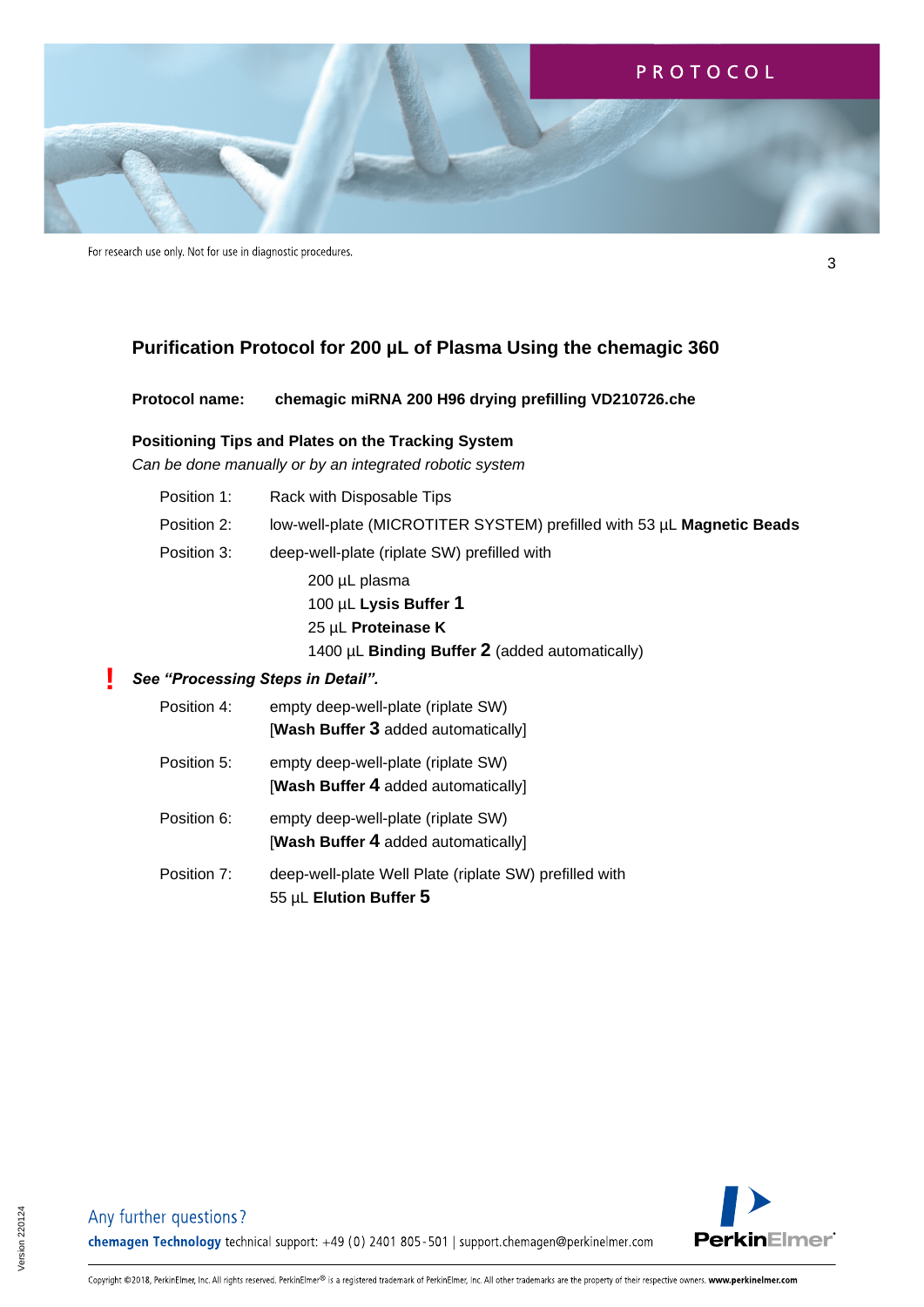

For research use only. Not for use in diagnostic procedures.

## **Processing Steps in Detail**

#### **Before You Start**

**!**

- Dissolve lyophilized **Proteinase K** in 2,5 mL nuclease-free water.
- *See "Stability and Storage"*
	- A homogenous suspension of the **M-PVA Magnetic Beads** must be ensured to guarantee the correct **M-PVA Magnetic Bead** concentration. Mix the bottle containing the **M-PVA Magnetic Beads** vigorously and check the bottom of the bottle for **M-PVA Magnetic Beads** sedimentation before dispensing. Otherwise, optimal miRNA extraction performance cannot be ensured.

#### **Minimum Filling Volumes**

The buffer levels in the containers connected to the **chemagic Dispenser** should not be lower than the values given in the following table. Please connect the buffers to the pumps according to the positions given in the table. Pumps 1, 5 and 6 are not used with this kit.

| <b>Buffer</b>           | <b>Position</b> | <b>Minimum Filling Volume for</b><br>96 Samples |
|-------------------------|-----------------|-------------------------------------------------|
| <b>Binding Buffer 2</b> | 2               | 250 mL                                          |
| <b>Wash Buffer 3</b>    | 3               | 200 mL                                          |
| <b>Wash Buffer 4</b>    |                 | 200 mL                                          |



4

Any further questions? chemagen Technology technical support: +49 (0) 2401 805-501 | support.chemagen@perkinelmer.com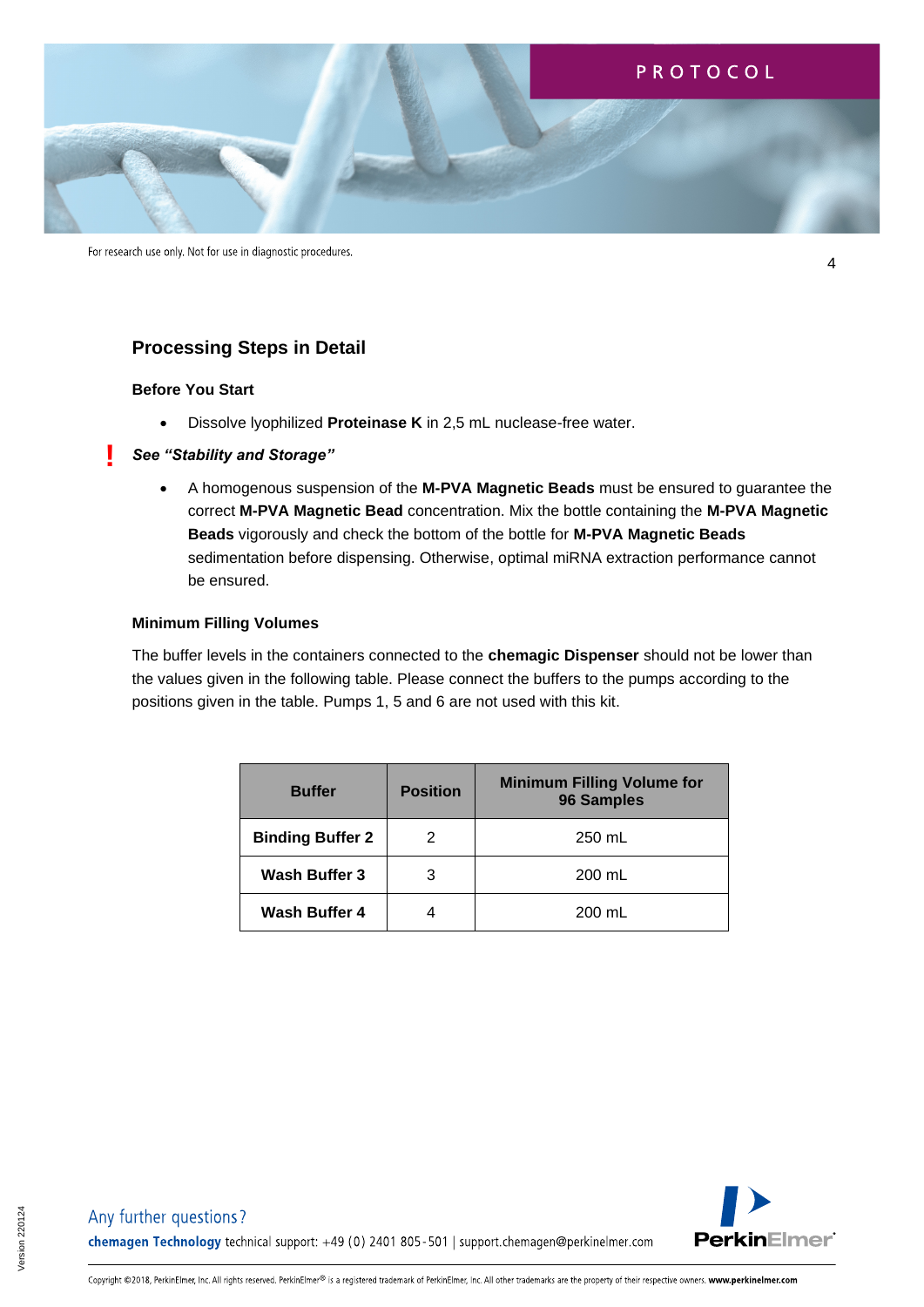

#### **Protocol Steps**

- 1. Select the protocol "**check manifolds 1 – 6**" and press the [**Insert IDs**] or if the enhanced functions are deactivated - the [**Start**] button. A small volume of buffer will be dispensed by each manifold sequentially starting with first manifold used for this application. If one of the manifolds does not show the dispensing of buffer through all nozzles please use the corresponding priming protocol for this manifold. Performing several runs a day it is only necessary to check the manifolds once at the beginning of the day.
- 2. Select the protocol "**chemagic miRNA 200 H96 drying prefilling VD210726**" and press the [**Insert IDs**] button. Follow the instructions as given in the **chemagic QA software**. If the enhanced functions are deactivated continue without pressing the [**Insert IDs**] button.
- 3. Use Disposable Tips according to the positions of the samples and place the Tip Rack in **position 1** on the tracking system.
- 4. Check the volumes in the buffer supply containers and confirm by pressing the [**OK**] button.

*Take care that all buffer containers positioned on the plastic stand contain enough buffer. 96 isolations can only be performed if the buffer levels are not below the indicated minimum filling volume (see above "Minimum Filling Volume"). Otherwise replace with a new container and transfer the remaining buffer volumes into the new container.*

- 5. Select the number of samples for prefilling by using the drop-down-menu. The scheme for positioning the samples will be shown after selecting. Take care to use the given positions! Confirm by pressing the [**OK**] button.
- 6. Prefill the **Elution Buffer 5** according to the sample positions.
- *As a general rule, 10 - 20 μL of Elution Buffer 5 loss is expected during the run.* **!**
	- 7. Prefill the thoroughly suspended **M-PVA Magnetic Beads** according to the sample positions.
	- 8. Place the plates on the tracking system according to the instructions given by the **chemagic QA software**.
	- *For indication of volumes and sample positions see "Positioning Tips and Plates on the Tracking System".* **!**



Any further questions?

**!**

chemagen Technology technical support: +49 (0) 2401 805-501 | support.chemagen@perkinelmer.com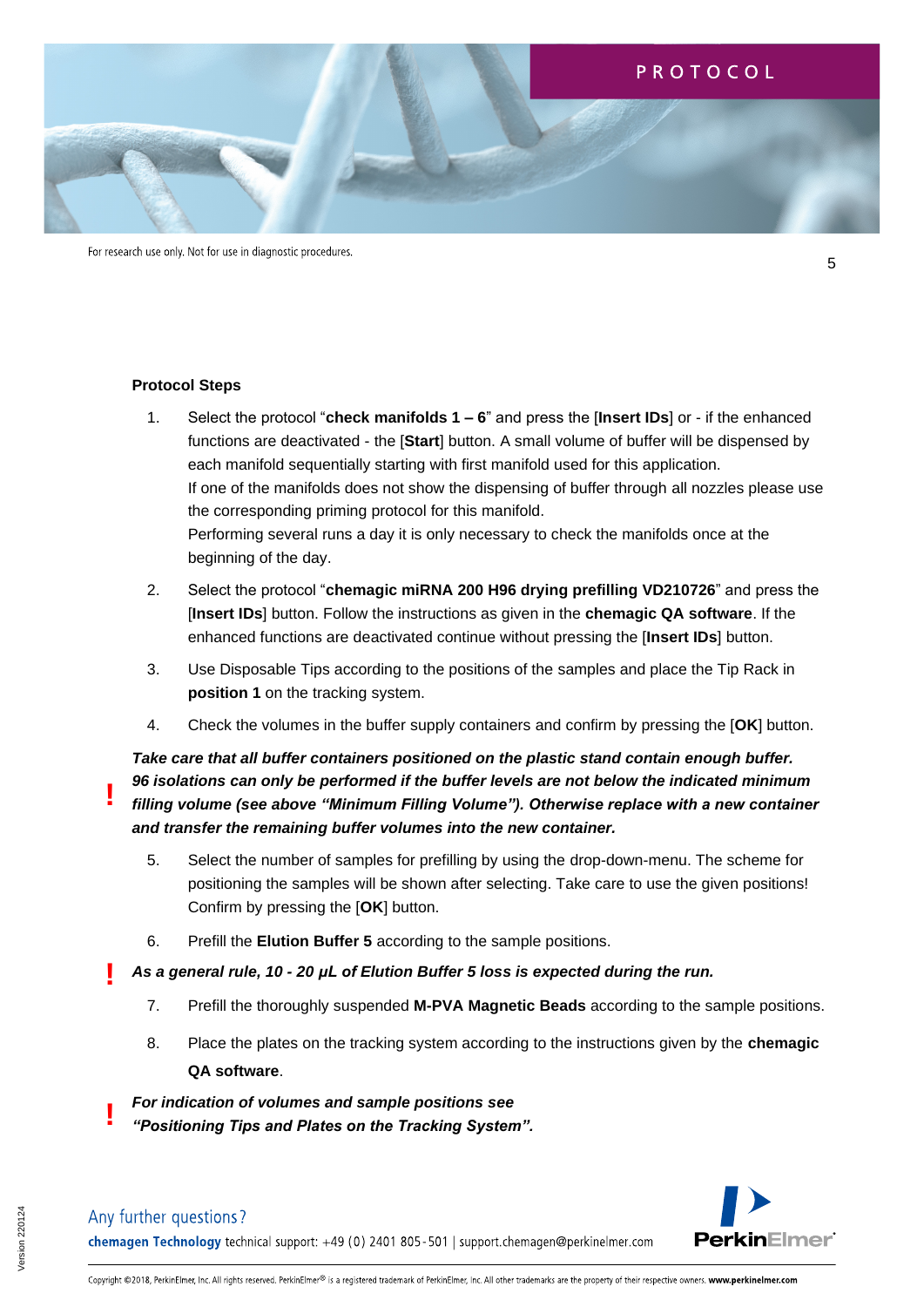

9. Prefill the selected wells of the Sample Plate with 200 µL plasma equilibrated to room temperature. Add 25 µL **Proteinase K** and 100 µL **Lysis Buffer 1.**

**Proteinase K** and **Lysis Buffer 1** can be premixed (choose the appropriate volume of **Proteinase K** / **Lysis Buffer 1** to ensure you have a sufficient amount for the number of isolations).

*The Proteinase K activity will decrease after incubation longer than 10 minutes in Lysis Buffer 1. Ensure that all samples are mixed with Proteinase K / Lysis Buffer 1 within this time.*

- 10. Place the Sample Plate in **position 3** on the tracking system.
- 11. Check all plates and racks for accurate orientation and fitting.
- 12. Close the front door and start the process by pressing the [**Start**] button. Subsequently, the lysate will be mixed automatically.
- 13. After the isolation procedure has finished, use the [**Turn Table**] button to unload the tracking system. Each click on the [**Turn Table**] moves the tracking system (table) clockwise by one position.

*Never move the tracking system (table) manually. All movements have to be performed with the [Turn Table] function*.



**!**

**!**